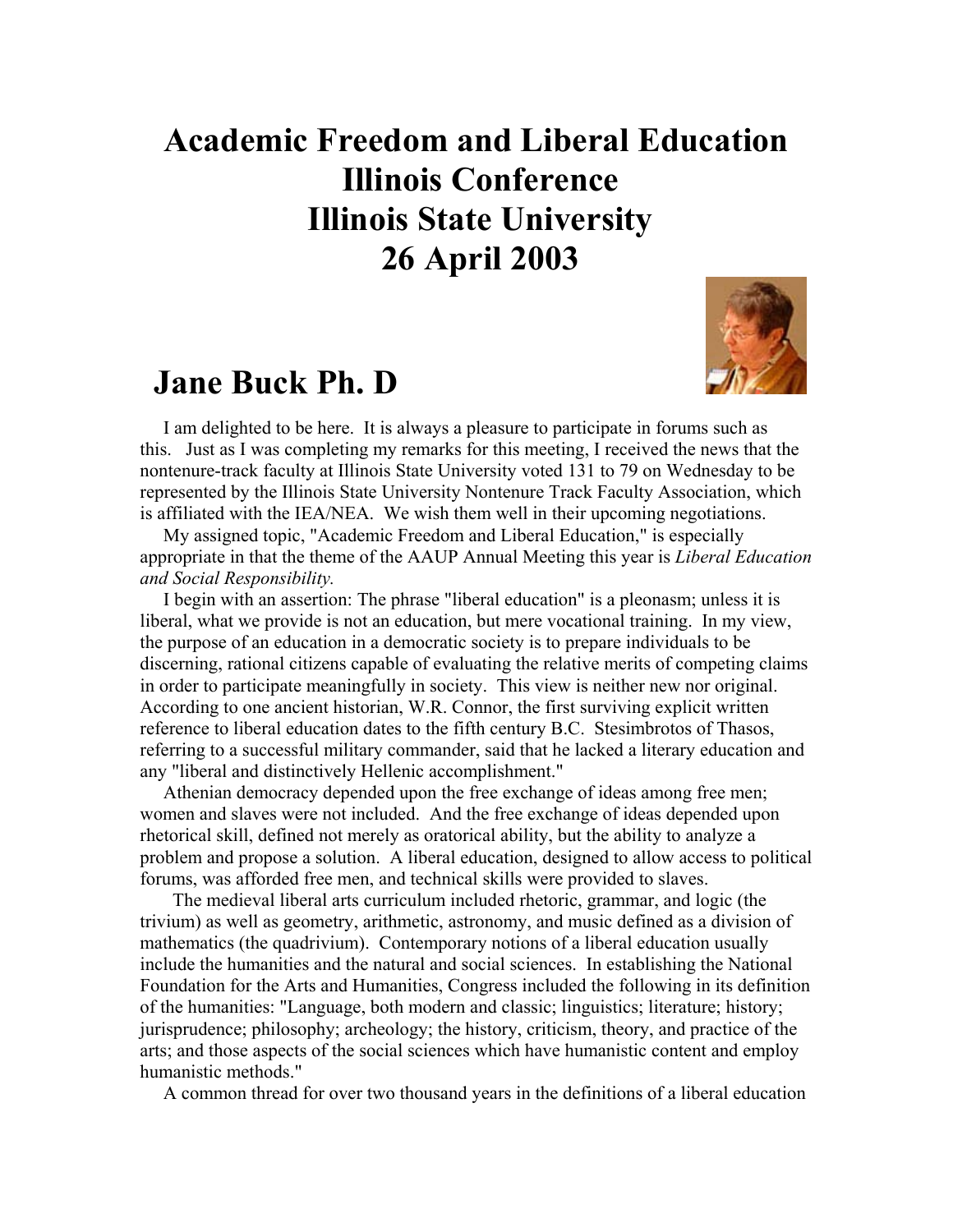is the primacy of language. Isocrates in 380 B.C. argued that a liberal education is manifested above all by skill in speech. To this day, measures of intelligence and scholastic aptitude rely heavily on verbal indicators.

 According to the National Center for Education Statistics, the most popular undergraduate major in 1999-2000 was business, with more than double the number of bachelor's degrees—258,000— than the runner-up, social sciences with 127,000. Third was education with 108,000. There were 50,920 English majors. At the master's level, 124,000 degrees were awarded in education, 112,000 in business, and 7,230 in English. At the doctoral level, education again led with 6,800, followed by engineering with 5,400. There were 1,628 in English. Between 1994-95 and 1999-2000, the number of degrees awarded in computer and information sciences increased by 48%.

 The results of a study of ten social science and humanities disciplines released in December 2000 by the Coalition on the Academic Workforce pinpointed a major problem: Graduate students and part-time faculty taught more than half of the courses offered in several disciplines. In freestanding composition programs, only 14.6 percent of the faculty were full-time, tenured or tenure-track. Only 36.3% of the faculty in English departments were full-time tenured or tenure-track. Just over a third of foreign language faculty were tenured or tenure-track. Only anthropology, history, and philosophy departments had faculties in which more than half the members were fulltime tenured or tenure-track. The balance of the teaching staff were graduate students and full-time and part-time faculty off the tenure-track. Most of the part-time, contingent faculty earned less than \$3000 per course, and almost a third received less than \$2000. These figures document the deplorable truth about the overuse of contingent academic labor and the financial exploitation of part-time faculty and graduate students.

 What is the connection between these numbers and academic freedom and liberal education? To the extent that academic freedom relies on tenure for its protection, and a liberal education has a strong humanities and social science component, the alarming trend to staff humanities and social science courses with contingent faculty threatens academic freedom and the quality of a liberal education.

 It is not uncommon for contingent part-time faculty to teach as many as six courses per semester at several institutions in order to survive financially. They typically do not keep office hours, because they are not paid to do so, and seldom have offices assigned to them. Students who have reasonable access to contingent faculty outside the classroom are exceptionally fortunate. I emphasize that this is not a reflection on the dedication of the faculty but on the character of the institutions that exploit them.

 A corollary problem of their inaccessibility and their employment at multiple institutions is the inability of contingent part-time faculty to provide competent academic advisement. It is a difficult, if not impossible, task for contingent part-time faculty members to be well-informed of the curricular requirements of several institutions. They are seldom invited to departmental meetings and are often unfamiliar with broad departmental objectives or the content of courses taught by others. In large universities that rely heavily on contingent part-time faculty to teach large survey courses, there is often little, if any, discussion between regular faculty and their contingent part-time colleagues concerning the articulation of various components of departmental offerings. Typically excluded from governance structures at every level, and economically exploited, contingent part-time faculty have neither the opportunity nor the incentive to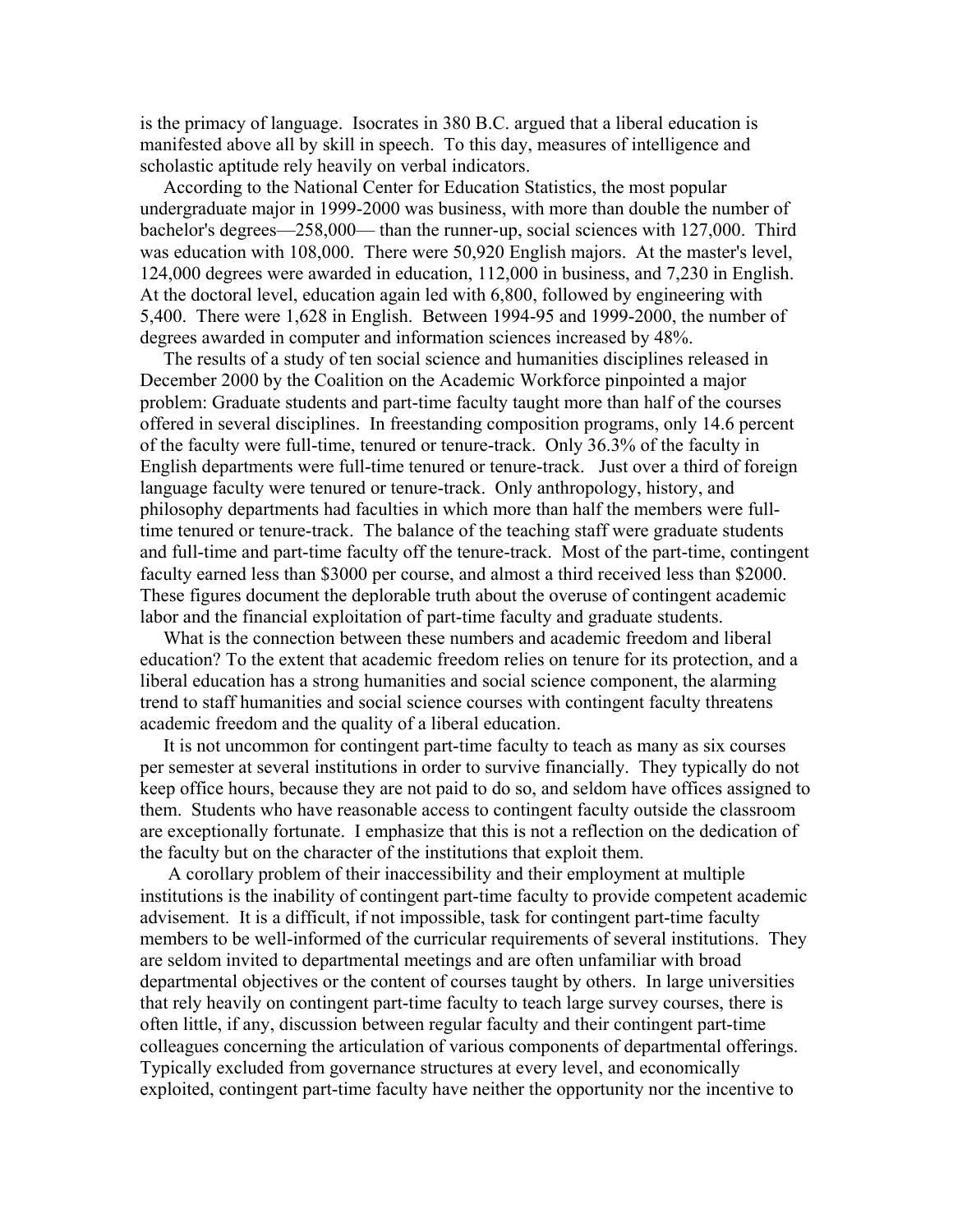contribute their expertise to curriculum development.

 It is common practice to hire contingent part-time faculty at the last possible moment based on the latest enrollment figures or a personnel emergency, a practice that can lead to the assignment of faculty, who are otherwise well qualified, to courses for which they are only marginally prepared. A few years ago, a colleague was severely injured in an automobile accident during the first week of the semester. The faculty member assigned to one of his courses had never taught the course before and had never taken the course at even the undergraduate level. It is not an exaggeration to say that her students were cheated. In this case, the department had little choice, but when such assignments become standard practice, one must question the institution's integrity.

 Contingent part-time faculty tend not only to teach multiple courses, but to teach large sections of lower level courses in disciplines that would ordinarily require frequent writing assignments and essay examinations. The mountains of paper that would be generated make it virtually certain that many overburdened contingent part-time faculty eliminate or reduce the number of such assignments. It is impossible for students to learn to write clearly and coherently without practice and without guidance. Although welldesigned multiple-choice tests are superior to subjectively scored essay tests for many purposes, they cannot measure a student's ability to write cogently and to synthesize a body of data into a coherent whole. But the time required to score essay tests with any degree of objectivity militates against their use in large classes.

 Vulnerable to arbitrary hiring and firing decisions, the temptation to pander to their "customers" is, regrettably, understandable and a probable cause of grade inflation and lowered standards. Contingent part-time faculty are often evaluated only by their students, because their numbers preclude more thorough peer review. That we allow the opinions of adolescent undergraduates, many of whom perceive themselves as aggrieved customers, to substantially affect or even determine a faculty member's chances for promotion, retention, and tenure is outrageous. I do not suggest that we eliminate student evaluation of teaching, but that we use student opinion cautiously, and primarily for the purpose of providing the faculty with feedback. If my livelihood depends on arbitrary hiring decisions, and my competence is judged by anonymous student evaluations, I know how to guarantee my future—give easy assignments and high grades.

 I suggest that colleges and universities adopt the following principles adapted from the AAUP's 1993 report, entitled "The Status of Non-Tenure-Track Faculty."

 1. All faculty, including contingent faculty, should have a description of the specific professional duties required of them.

 2. All faculty should be evaluated on a regular basis using criteria appropriate to their positions. In other words, the criteria for full-time, tenure-track faculty should not be applied to contingent, part-time faculty.

 3. Personnel decisions should be based on those criteria, not on criteria appropriate to another position.

 4. Compensation for contingent faculty should be a reasonable fraction of a comparable full-time position and should include fringe benefits.

 5. Timely notice of nonreappointment should be extended to all faculty. The AAUP's 1980 report on part-time faculty recommends that part-time faculty "who have been employed for six or more terms, or consecutively for three or more terms," should receive at least a full term's notice of nonreappointment. In no case should a faculty member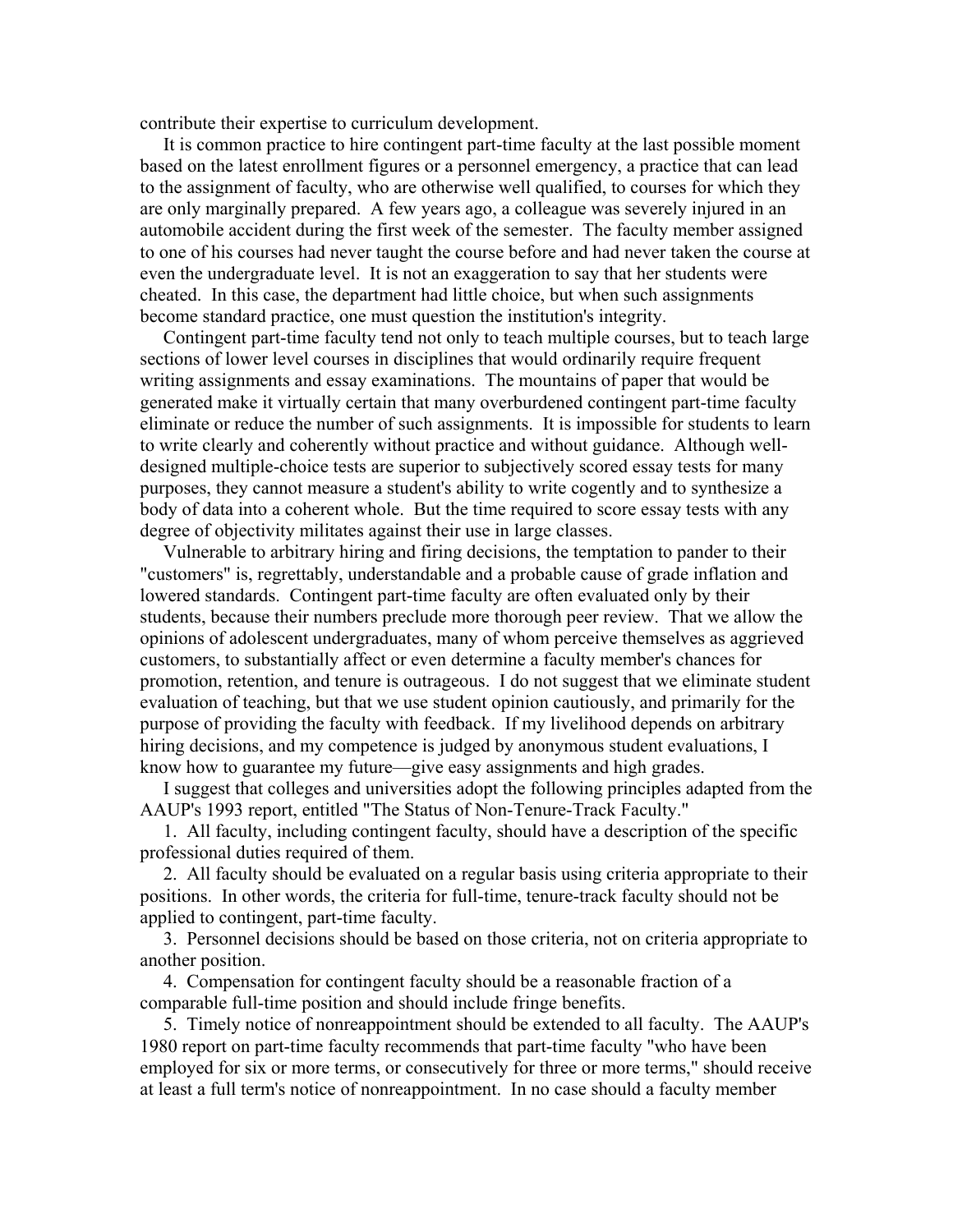receive notice of nonreappointment later than four weeks prior to the commencement of the next term.

 6. All faculty members should have reasonable advance notice of course assignments to allow adequate preparation.

 7. All faculty should receive appropriate support in the form of office space, supplies, equipment, and support staff.

 8. All faculty should be included in the governance structures of the department and the institution.

 9. Contingent faculty should be given consideration for full-time, tenure-track positions as they become available.

 10. Caps should be placed on the percentage of courses taught by contingent faculty and contingent positions converted to full-time tenure-track positions wherever reasonable

 In the words of AAUP's "1940 Statement of Principles on Academic Freedom and Tenure," "Freedom and economic security, hence, tenure, are indispensable to the success of an institution in fulfilling its obligation to its students and to society." When more than half the members of the professorate are denied the opportunity to seek tenure, academic freedom is in mortal danger. When faculty are forced to self-censor in order not to offend their "customers," and to lower academic standards in order to survive, the real victims are students, their parents, higher education, and society.

 Students should receive an education that, at a minimum, will teach them to think clearly, to participate in the larger society as informed citizens, and provide the means to obtain a satisfying intellectual life. Even those whose primary purpose in attending college is to obtain marketable professional skills will benefit from the rigorous application of reasonable standards. Employers value literacy, numeracy, disciplined thought, and hard work, qualities that are learned in an atmosphere where faculty are not penalized for demanding the best from their students.

 If colleges and universities insist on using the market metaphor, let's think about pushing it to its limit. If students are customers, let them demand a high-quality product, truth in advertising, a list of ingredients, and warning labels. Colleges and universities, in order to achieve or maintain accreditation, should be required to disclose the percentage of courses taught by faculty ineligible for tenure, the disparities between the CEO's compensation and that of junior faculty members, the proportion of the operating budget devoted to instruction, and the compensation of support staff. But let us abandon the language of the marketplace, because our choice of metaphor ultimately determines reality. We should refuse to refer to our students as customers, presidents as CEOs, bursars as CFOs, and professors as content providers. Let us liberate the academy from the corporate hucksters. We are not always right when we speak out, but we are always wrong when we do not.

Jane Buck, Ph.D. National President American Association of University Professors

[http://www.aaup.org](http://www.aaup.org/)